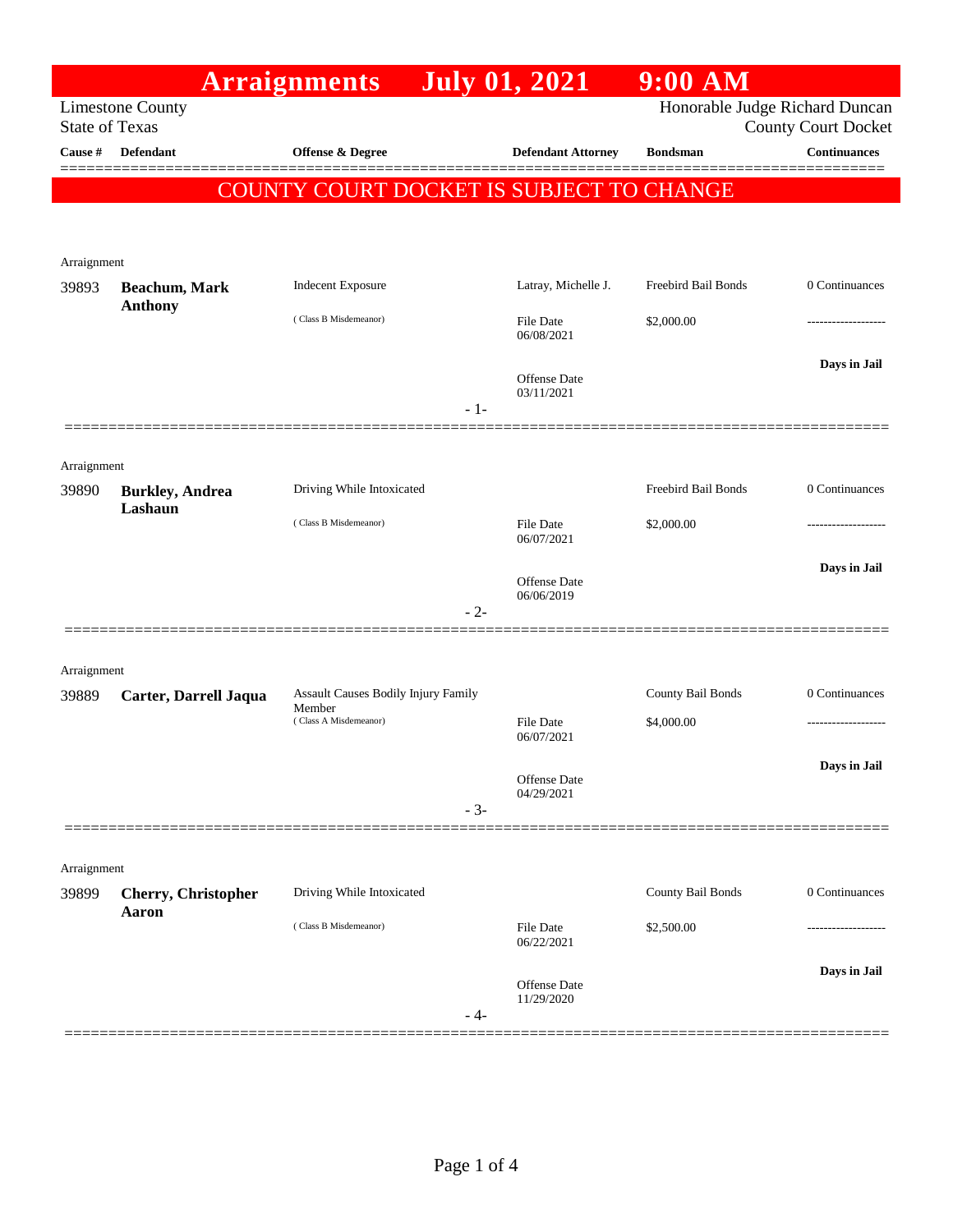|                       |                                             | <b>Arraignments</b>                                    |       | <b>July 01, 2021</b>              | $9:00$ AM                                                    |                     |
|-----------------------|---------------------------------------------|--------------------------------------------------------|-------|-----------------------------------|--------------------------------------------------------------|---------------------|
| <b>State of Texas</b> | <b>Limestone County</b>                     |                                                        |       |                                   | Honorable Judge Richard Duncan<br><b>County Court Docket</b> |                     |
| Cause #               | <b>Defendant</b>                            | <b>Offense &amp; Degree</b>                            |       | <b>Defendant Attorney</b>         | <b>Bondsman</b>                                              | <b>Continuances</b> |
|                       |                                             | COUNTY COURT DOCKET IS SUBJECT TO CHANGE               |       |                                   |                                                              |                     |
|                       |                                             |                                                        |       |                                   |                                                              |                     |
|                       |                                             |                                                        |       |                                   |                                                              |                     |
| Arraignment           |                                             | Unl Carrying Weapon                                    |       |                                   | County Bail Bonds                                            | 0 Continuances      |
| 39900                 | <b>Cherry, Christopher</b><br>Aaron         |                                                        |       |                                   |                                                              |                     |
|                       |                                             | (Class A Misdemeanor)                                  |       | File Date<br>06/22/2021           | \$5,000.00                                                   | -----------------   |
|                       |                                             |                                                        |       |                                   |                                                              | Days in Jail        |
|                       |                                             |                                                        |       | <b>Offense</b> Date<br>11/29/2020 |                                                              |                     |
|                       |                                             |                                                        | $-5-$ |                                   |                                                              |                     |
|                       |                                             |                                                        |       |                                   |                                                              |                     |
| Arraignment           |                                             |                                                        |       |                                   |                                                              |                     |
| 39695                 | Dunagan, Brandon<br><b>Alexander</b>        | Resist Arrest Search Or Transport                      |       | Sanders, Raymond L.               | Freebird Bail Bonds                                          | 0 Continuances      |
|                       |                                             | (Class A Misdemeanor)                                  |       | File Date<br>06/25/2020           | \$5,000.00                                                   |                     |
|                       |                                             |                                                        |       |                                   |                                                              | Days in Jail        |
|                       |                                             |                                                        |       | <b>Offense</b> Date<br>05/18/2020 |                                                              |                     |
|                       |                                             |                                                        | $-6-$ |                                   |                                                              |                     |
|                       |                                             |                                                        |       |                                   |                                                              |                     |
| Arraignment           |                                             |                                                        |       |                                   |                                                              |                     |
| 39895                 | <b>Gonzales, Nicklalus</b><br><b>Ceaser</b> | Driving While Intoxicated                              |       |                                   | County Bail Bonds                                            | 0 Continuances      |
|                       |                                             | (Class B Misdemeanor)                                  |       | File Date<br>06/14/2021           | \$2,000.00                                                   | .                   |
|                       |                                             |                                                        |       |                                   |                                                              | Days in Jail        |
|                       |                                             |                                                        |       | <b>Offense</b> Date<br>03/26/2021 |                                                              |                     |
|                       |                                             |                                                        | $-7-$ |                                   |                                                              |                     |
|                       |                                             |                                                        |       |                                   |                                                              |                     |
| Arraignment           |                                             |                                                        |       |                                   |                                                              |                     |
| 39898                 | <b>Hall, William Curtis</b>                 | Driving While Intoxicated 2nd<br>(Class A Misdemeanor) |       | File Date                         | County Bail Bonds<br>\$3,000.00                              | 0 Continuances      |
|                       |                                             |                                                        |       | 06/22/2021                        |                                                              |                     |
|                       |                                             |                                                        |       | Offense Date                      |                                                              | Days in Jail        |
|                       |                                             |                                                        |       | 04/24/2021                        |                                                              |                     |
|                       |                                             |                                                        | $-8-$ |                                   |                                                              |                     |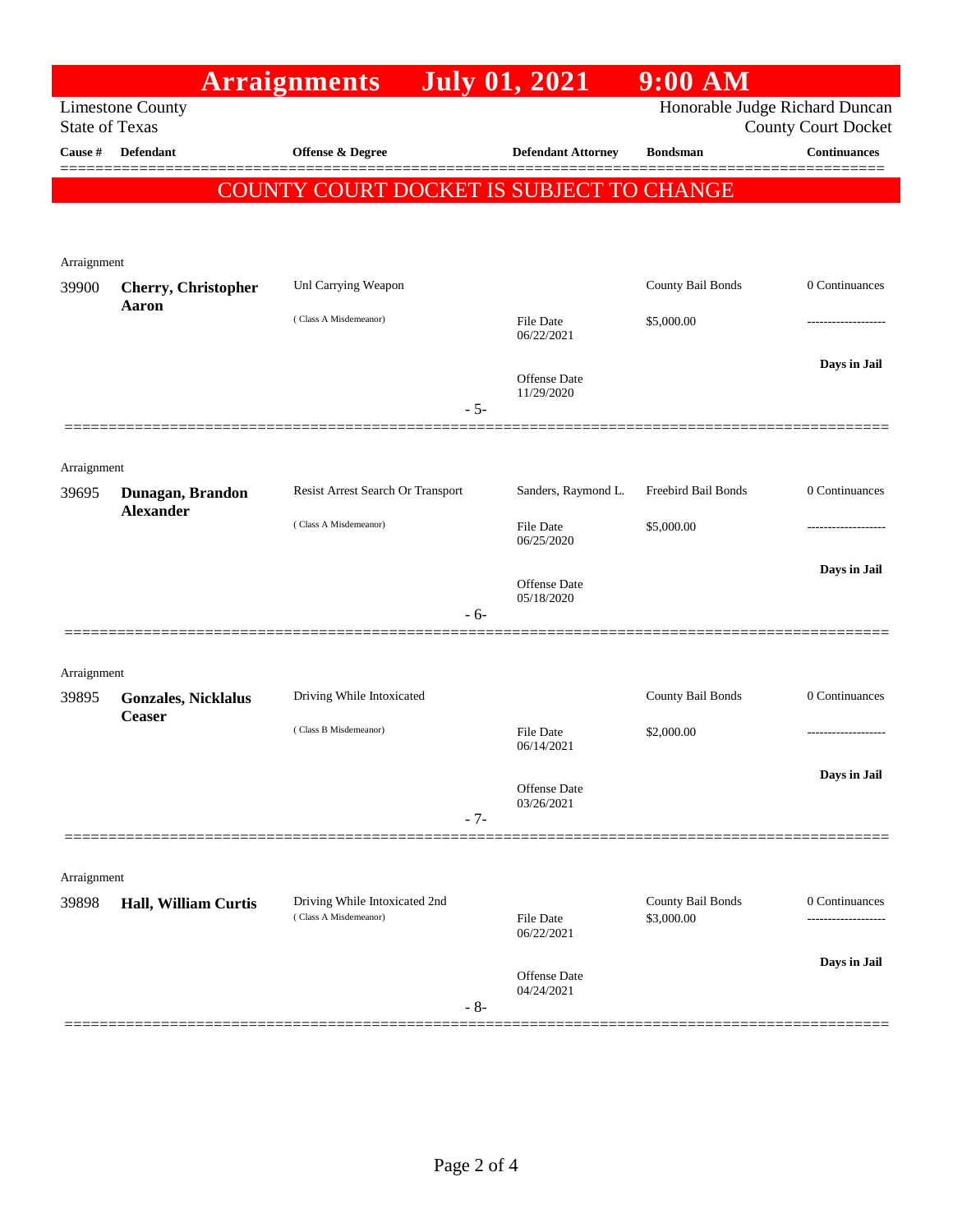|                       |                                  | <b>Arraignments</b>                      |        | <b>July 01, 2021</b>       | $9:00$ AM                      |                            |
|-----------------------|----------------------------------|------------------------------------------|--------|----------------------------|--------------------------------|----------------------------|
|                       | <b>Limestone County</b>          |                                          |        |                            | Honorable Judge Richard Duncan |                            |
| <b>State of Texas</b> |                                  |                                          |        |                            |                                | <b>County Court Docket</b> |
| Cause #               | <b>Defendant</b>                 | <b>Offense &amp; Degree</b>              |        | <b>Defendant Attorney</b>  | <b>Bondsman</b>                | <b>Continuances</b>        |
|                       |                                  | COUNTY COURT DOCKET IS SUBJECT TO CHANGE |        |                            |                                |                            |
|                       |                                  |                                          |        |                            |                                |                            |
|                       |                                  |                                          |        |                            |                                |                            |
| Arraignment           |                                  | Viol Bond/Protective Order               |        |                            | County Bail Bonds              | 0 Continuances             |
| 39869                 | <b>Martin, Anthony</b><br>Rashad |                                          |        |                            |                                |                            |
|                       |                                  | (Class A Misdemeanor)                    |        | File Date<br>05/07/2021    | \$5,000.00                     |                            |
|                       |                                  |                                          |        |                            |                                | Days in Jail               |
|                       |                                  |                                          |        | Offense Date<br>08/23/2020 |                                |                            |
|                       |                                  |                                          | $-9-$  |                            |                                |                            |
|                       |                                  |                                          |        |                            |                                |                            |
| Arraignment           |                                  |                                          |        |                            |                                |                            |
| 39891                 | Moreno-Guerra,                   | Driving While Intoxicated 2nd            |        |                            | Freebird Bail Bonds            | 0 Continuances             |
|                       | <b>Daniel</b>                    | (Class A Misdemeanor)                    |        | File Date                  | \$3,000.00                     |                            |
|                       |                                  |                                          |        | 06/07/2021                 |                                |                            |
|                       |                                  |                                          |        | <b>Offense</b> Date        |                                | Days in Jail               |
|                       |                                  |                                          |        | 12/31/2020                 |                                |                            |
|                       |                                  |                                          | $-10-$ |                            |                                |                            |
|                       |                                  |                                          |        |                            |                                |                            |
| Arraignment           |                                  | Fail To Identify Giving False/Fictitious |        |                            | Freebird Bail Bonds            | 0 Continuances             |
| 39892                 | Moreno-Guerra,<br><b>Daniel</b>  | Info                                     |        |                            |                                |                            |
|                       |                                  | (Class B Misdemeanor)                    |        | File Date<br>06/07/2021    | \$2,000.00                     |                            |
|                       |                                  |                                          |        |                            |                                | Days in Jail               |
|                       |                                  |                                          |        | Offense Date<br>12/31/2020 |                                |                            |
|                       |                                  |                                          | $-11-$ |                            |                                |                            |
|                       |                                  |                                          |        |                            |                                |                            |
| Arraignment           |                                  |                                          |        |                            |                                |                            |
| 39887                 | Olvera, Abraham                  | Assault Causes Bodily Injury Family      |        |                            | County Bail Bonds              | 0 Continuances             |
|                       | <b>Emanuel</b>                   | Member<br>(Class A Misdemeanor)          |        | <b>File Date</b>           | \$3,000.00                     |                            |
|                       |                                  |                                          |        | 06/04/2021                 |                                |                            |
|                       |                                  |                                          |        | Offense Date               |                                | Days in Jail               |
|                       |                                  |                                          |        | 04/25/2021                 |                                |                            |
|                       |                                  |                                          | $-12-$ |                            |                                |                            |